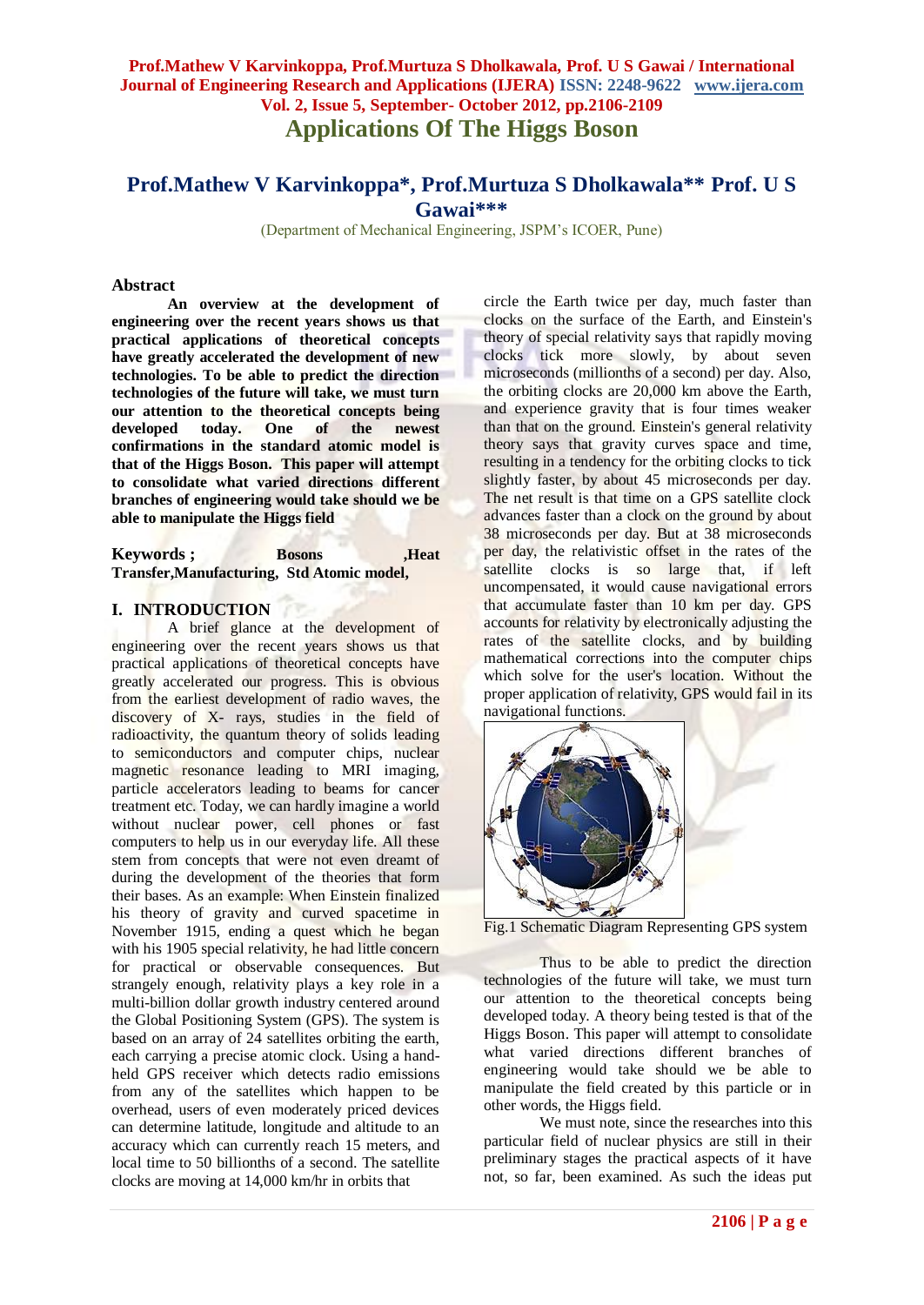### **Prof.Mathew V Karvinkoppa, Prof.Murtuza S Dholkawala, Prof. U S Gawai / International Journal of Engineering Research and Applications (IJERA) ISSN: 2248-9622 www.ijera.com Vol. 2, Issue 5, September- October 2012, pp.2106-2109**

forward in this paper, allow us a brief insight into what the future uses might be. The method of modifying the Higgs field will greatly change the circumstances in which it will be possible to use thus precluding some uses herein mentioned. The practical applications will also depend on cost and viability, which is beyond the scope of this paper. We must also remember that it has taken the most expensive and complicated machine in the world today; several years, just to confirm its existence. Finding a method to modify this field and using this method might well be beyond the years we are destined to see.

### **2. THE STANDARD MODEL IN PARTICLE PHYSICS**



Fig.2 Standard Model of The Atom

The Standard Model theory of particle physics, describes the mediation of the electromagnetic, weak, and strong nuclear interactions in the dynamics of known subatomic particles. The development of the Standard Model has been a collaborative effort between experimental physicists and theorists, spanning continents and decades of research. The current formulation is derived from the experimental confirmation of the existence of quarks. Since the mid-1970s, discoveries of the bottom quark (1977), the top quark (1995), and the tau neutrino (2000) have given further credence to the Standard Model. However it is the recent CERN experiment that confirms the detection of the Higgs boson that completes the set of predicted particles.

### **3. CHARACTERISTIC PROPERTIES OF A BOSON**



Fig.3 Representative Appearance of a Boson

The term Boson was coined by Paul Dirac in honour of Satyendra Nath Bose who along with Albert Einstein formed the theory that explains their presence. We know that the atom is made up of more than just the protons, neutrons and electrons as projected by the rudimentary models in all our high school classrooms. A more elegant understanding of the atom, assumes interatomic particles to be of two types- Bosons and Fermions. Fermions are matter particles, they occupy space in the atom and hence, more than two fermions cannot occupy the same space at the same time. Bosons are energy particles, they are responsible for the forces present in the atom. Thus more than two bosons can occupy the same state at the same time.

How do we explain this? We know by Einstein's theory of relativity, that mass and energy are interconvertable by the equation **e=mc^2.** Hence to observe the independent forces acting within the confines of the atom we must first manifest these forces as particles. Basically speaking, Bosons are merely forces manifested as particles.

### **4. FUNDAMENTALS OF THE HIGGS BOSON**



#### Fig.4 Observed Energy Ranges of the Higgs Boson

. The Standard Model does not predict the mass of the Higgs boson, but does predict the production cross section once the mass is known. The "cross section" is the likelihood of a collision event of a particular type.

The Higgs boson or Higgs particle is this elementary particle in the Standard Model of particle physics. The Higgs boson is named after Peter Higgs, who proposed the mechanism that suggested such a particle in 1964. He was the only one to explicitly predict the massive particle (125– 127 GeV/c2) and identify some of its theoretical properties. In mainstream media it is often referred to as the "God particle", after the title of Leon Lederman's book on the topic. It is also very unstable, decaying into other particles almost immediately. The currently accepted 'Standard Model' states that a particular kind of "field" (known as the Higgs field) exists, which in contrast to the more familiar gravitational field and electromagnetic field has constant strength everywhere. This kind of field was shown to be theoretically capable of producing a Higgs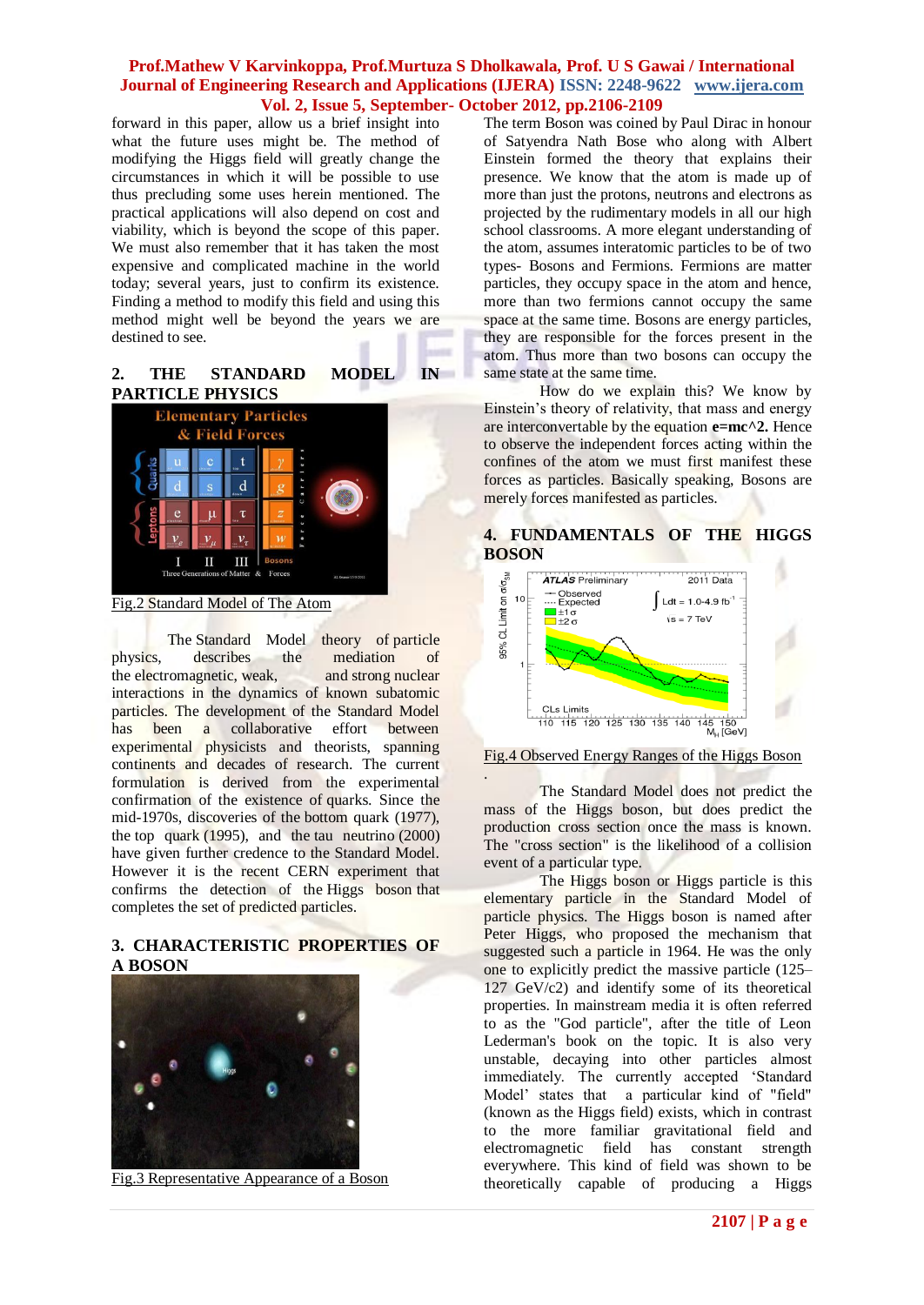### **Prof.Mathew V Karvinkoppa, Prof.Murtuza S Dholkawala, Prof. U S Gawai / International Journal of Engineering Research and Applications (IJERA) ISSN: 2248-9622 www.ijera.com Vol. 2, Issue 5, September- October 2012, pp.2106-2109**

mechanism in nature, and particles interacting with this field will acquire mass. The Standard Model of physics was developed on this basis, and it included a prediction and requirement that for these things to be true, there had to be an undiscovered fundamental particle as the counterpart of this field. This particle would be the Higgs boson (or "Higgs particle"), the last unobserved particle of the Standard Model

### **5. THE MASS MECHANISM OF THE HIGGS FIELD**



### Fig.5 Mass Mechanism of the Higgs Field

Each elementary particle acquires its unique set of attributes by interacting with invisible entities called fields. One such field is the electromagnetic field. Each particle interacts with the electromagnetic field in a way that depends on its electric charge. For example, electrons tend to move through the field toward the positive ends of bar magnets, and group together with positively charged protons. The electromagnetic field is associated with the photon, or particle of light. This correspondence can be seen in two ways: First, when the EM field is "excited," meaning its energy is flared up in a certain spot, that flare-up is, itself, a photon..Secondly, when particles interact with the EM field (for example, when they are drawn toward the oppositely charged end of a magnet), they experience the field by absorbing and emitting a constant stream of "virtual photons", photons that are momentarily created and then destroyed just for the purpose of mediating the particle-field interaction.

There exists a Higgs field. It gives particles mass. Except for massless photons and gluons, all elementary particles get their masses from their interactions with the Higgs field, similar to being 'slowed down' by passing through a viscous fluid. Some particles have a harder time moving through the viscous Higgs field than others and as a result, they are heavier. Just as the photon mediates interactions with the EM field and is itself an excitation of the EM field, the Higgs particle mediates interactions with the Higgs field, and is itself an excitation of the Higgs field.

Particles move through the Higgs field by exchanging virtual Higgs particles with it. And a real Higgs particle surfaces when the field becomes excited.

**6. EFFECTS ON MASS DUE TO MANIPULATION OF THE HIGGS FIELD** From the above discussions we could easily draw some basic conclusions:

a) If a particle gains mass only when slowed down by the Higgs field, removing or nullifying this field would cause the particle to lose its mass, all other properties remaining constant.

b) When the causative agent that nullifies this field is removed the particle would regain its original mass.

c) If we can assume the Higgs field to be analogous to all other fields present in our universe except for the fact that it is present everywhere, we can also assume that this field can be varied in terms of strength.

d) This can further be supported by the fact that some particles are heavier than others and so the interactions of the particles with respect to the field must also vary.

## **7.THE PRACTICAL APPLICATIONS**

Affecting the mass of a particle and hence subsequently the material it is associated with can be majorly beneficial to engineering. Various practical uses can be found for the application this theory:

## **7.1 In Manufacturing:**

(a) By reducing the effect of the Higgs field on a metal, its mass will reduce. Consequently the heat absorbed by the metal given by  $Q=m.C_p$ .dt will also reduce. Lesser heat required will allow for metal working at lower temperatures. As the metal will have low mass, metal working will be easier and the alloys formed can be more homogenous and of better quality. Oxidation and wastage caused due to high temperatures will also be reduced.<br>(b) By increasing the effect of the

By increasing the effect of the Higgs field, the mass of the metal can be increased allowing for high mass compaction of materials. During the compaction process, the mass of the metal can be increased allowing the metal to be densely packed due to its weight, thus producing highly dense, stronger and more durable materials.

(c) By reducing the mass of materials, the force required for machining would also reduce thereby enabling us to achieve greater tolerances with lower powered tools.

(d) Damages caused due to work hardening would be reduced as operations performed on low mass work pieces would be analogous to hot working.

### **7.2 In Transportation:**

(a) Every day large loads of various materials have to be transported from place to place. Reducing the mass of these loads in whatever circumstances they may be will reduce the motive power required for their transportation. Thus allowing the use of smaller engines and allowing ease of transport.